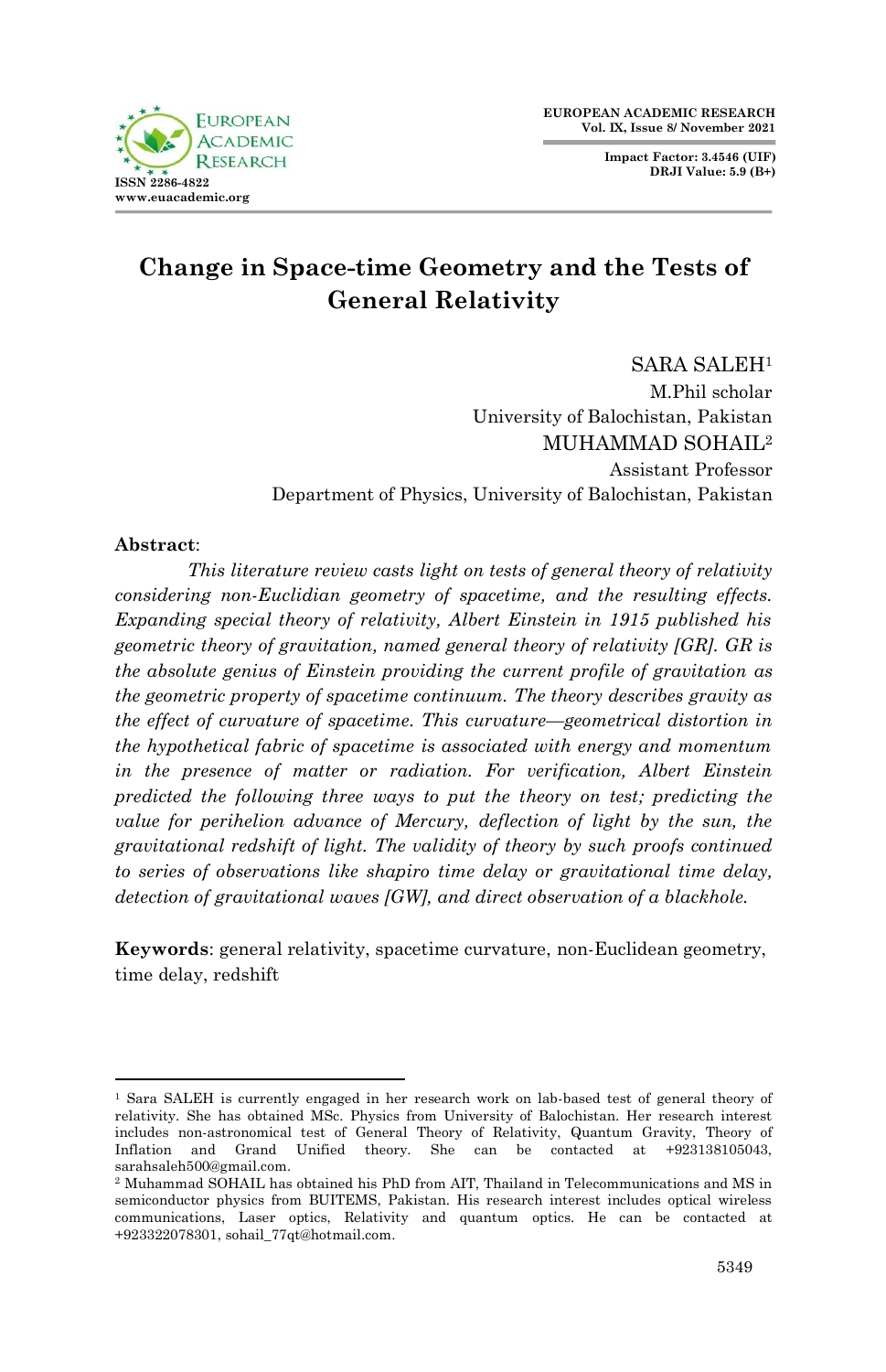## **INTRODUCTION**

Nature's laws under Galilean relativity were considered absolute, until Einstein analyzed Galileo's principle of inertia (Simon & Schuster, 2007). This principle, in which Newtonian laws hold, refers to an absolute space and absolute time. Einstein' special theory of relativity on the other hand introduces non-absolute length, mass and time in perspective of speed. Special theory in the absence of gravity, defines how experience of time for an observer in a rest frame is not same as that of an observer in moving frame (Goldstein, 1980), (Miller, 2010). Special relativity or restricted relativity is used for special case and named after the general relativity was developed  $^{[4]}$ , (Lanczos, 1970).

By generalizing special relativity, General relativity incorporate gravity in the theory where the geometry of space is no more Euclid. Einstein presents a new profile of gravity which unlike Newton's theory of gravity, accepted for more than two hundred years, does not treat gravity as a force. Basically, Newton's universal law of gravitation, which is mathematically formulated as,

$$
F=G\frac{m_1m_2}{r^2},
$$

describes that gravity is a force between two masses which is directly proportional to the product of masses and inversely proportional to the square of distance between them (Cohen, et al, 1999). The theory after 71 years of Newton's death passed its first lab-based test by Cavendish in 1798. The experiment resulted the first accurate calculation of ‗G', the gravitational constant which turned out to be 6.67408×10−11 m3 kg−1 s−2 (Lee, Jennifer Lauren, 2016).

The theory is known as the first great unification for unifying the gravitational phenomena on earth with astronomical behavior (Fritz Rohrlich, 1989), (Klaus Mainzer, 2013). The astronomical significance of Newton's gravity explains many known celestial observations, like, planetary motion which makes sense to Kepler's laws. But, there are effects that it doesn't take in to account like minor anomalies in orbits of planets like Mercury in particular. Planets don't revolve around perfect cirlcular path, as predicted by Kepler's laws, Earth and Venus have almost circular orbits, and the paths of Mercury and Mars are noticeably more elliptical. Kepler's laws of planetary motion aren't perfect, as they are only for a system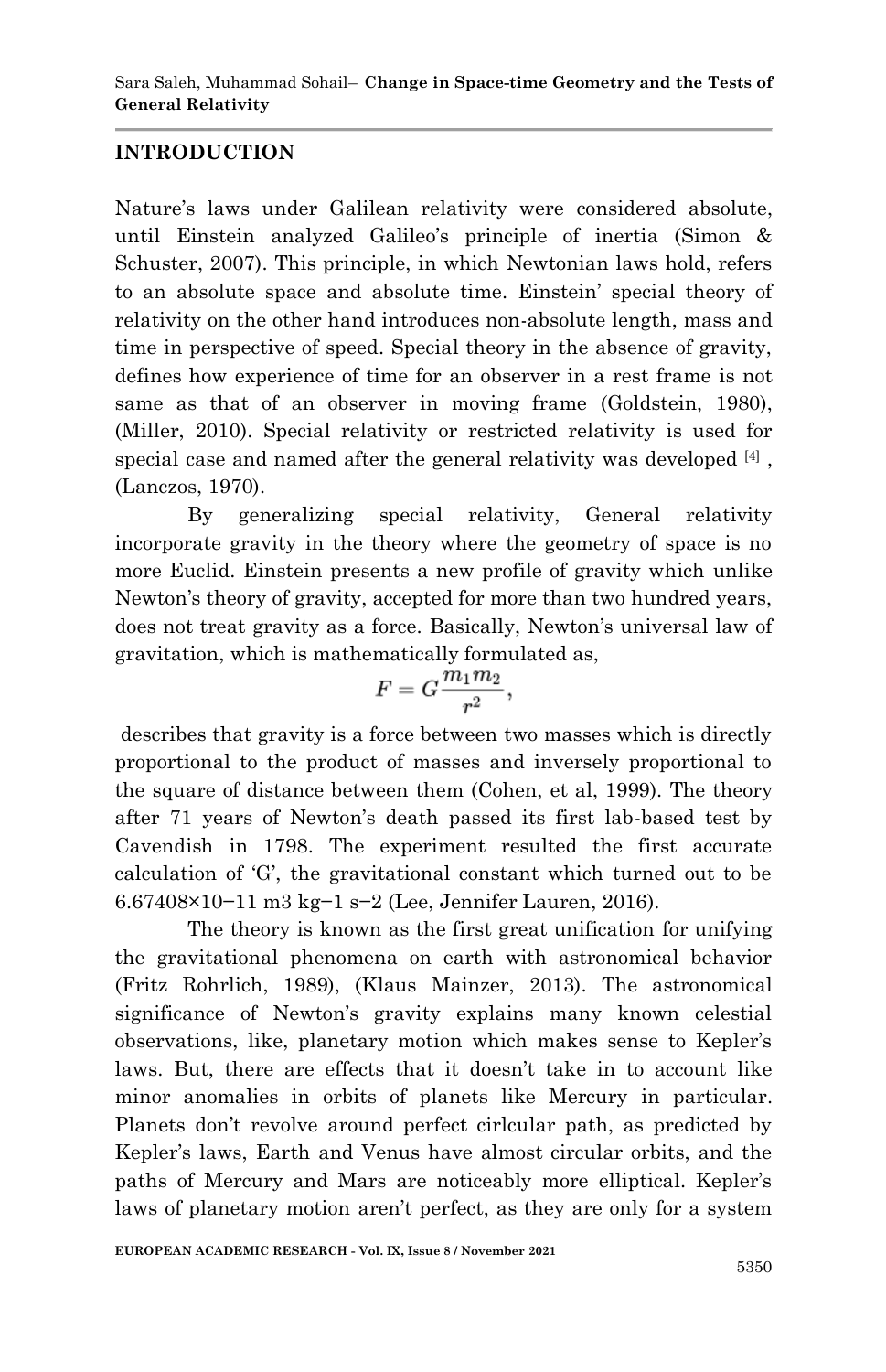of small mass orbiting a massive one in the absence of any other mass. Completing one revolution, planet is expected to reach the same spot in space, but it doesn't go this way, there are shifts or advances in orbits which are unexplained by Newton or Kepler's laws.

The general theory of relativity relate gravity with the geometry of space and predict the solutions to such unresolved phenomena. GR, instead of treating gravity as a force between the planetary masses, predicts it as the curvature of spacetime fabric in the presence of mass. Greater the mass, greater will be the curvature (A. pe'er, 2014). Matter determine how much space to be curved or bent while the curvature govern the motion of the matter by the equation, the left-hand side shows the curvature of spacetime and the right-hand side shows the energy and mass (Grøn, Øyvind; Hervik, Sigbjorn, 2007), (Einstein, 1916). So far, GR has been proved successful whenever put to the tests.

$$
R_{\mu\nu}-\frac{1}{2}Rg_{\mu\nu}+\Lambda g_{\mu\nu}=\kappa T_{\mu\nu}.
$$

# **Perihelion Precession of Mercury:**

All the planets obey the Kepler's law of orbit and revolve around the sun in an elliptical path, followed by the mathematics of the relation,

$$
r=\frac{p}{1+\varepsilon\,\cos\theta},
$$

 $\hat{r}$  is the distance between the sun and the planet,  $\hat{P}$  is the semi-latus rectum,  $\varepsilon$  is the eccentricity, and  $\theta$  is the angle drawn by the planet (Russell, J. L. ,1964). Moving in an elliptical path the planet approach two extreme positions aphelion, when the planet is farthest away from the sun and the perihelion, when the planet is closest to the sun (Russell, J. L. ,1964).

Based on observations, orbits of planets showed precession per century. Precession was explainable using Newtonian laws by considering the effect of gravitational pull of planets on each other. The problem lied with the mysterious rate of precession of Mercury's orbit, first observed by Urbain Le Verrier, the one who predicted the existence of Neptune using mathematics merely, in 1859. He showed that the actual rate of precession differed from that of Newtonian prediction by 38″ (arcseconds) per tropical century, and the amount was later corrected to be 43″ by Simon Newcomb in 1882 (U. Le Verrier, 1859).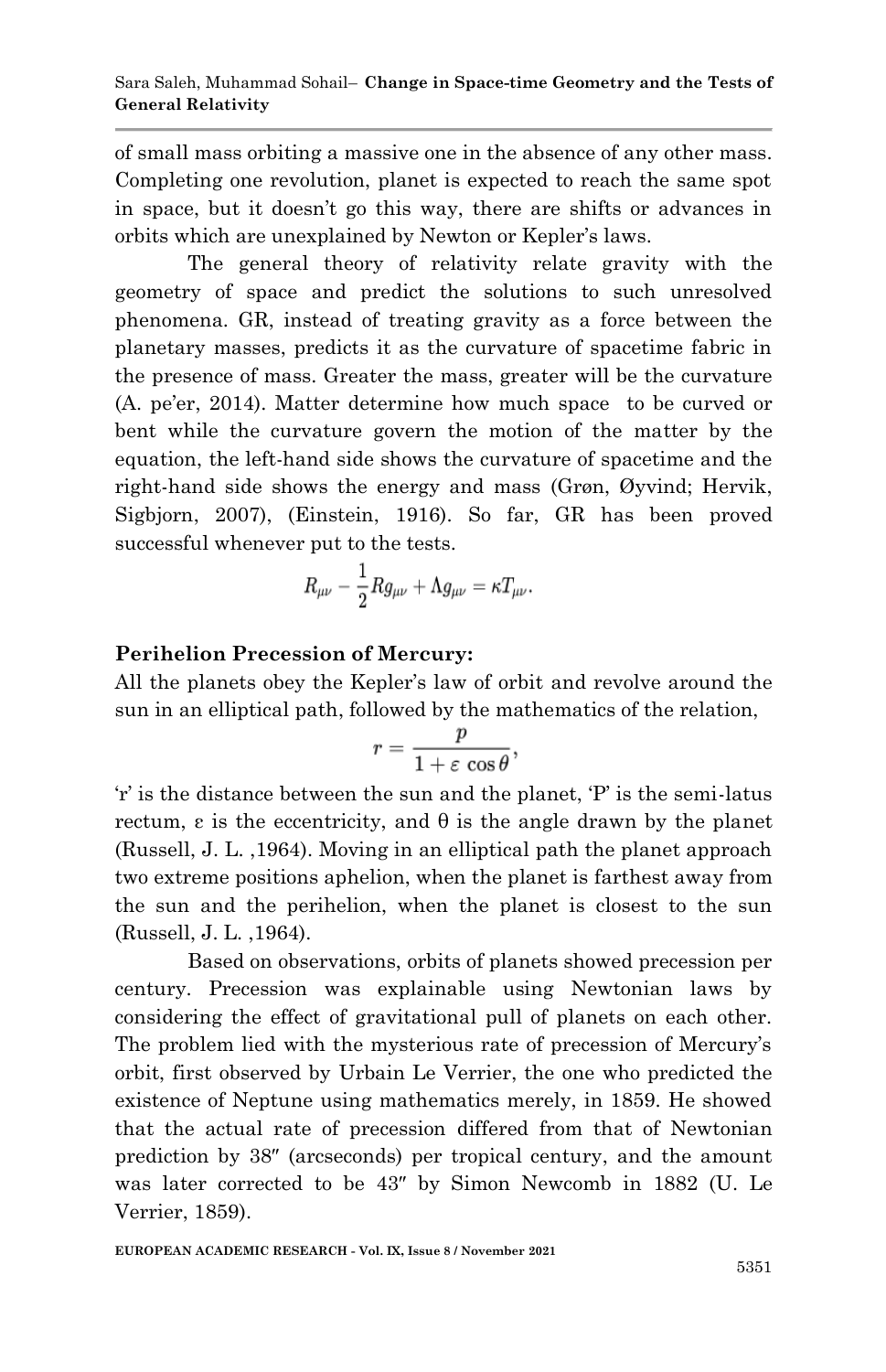The gravitational forces of other planets on Mercury are not strong enough to be accounted for this large shift in rotation of its major axis or orbital precession. The calculated precession using Newtonian equations was 5557″ per century (1.5436º/century) but the observed precession was 5600″ per century (1.5436 º/ century). There is a 43″ per century discrepancy. The unexplained 43″ was proved by Albert Einstein by presenting the first confirmation of his General theory of relativity (Einstein, 1916). GR geometrizes gravity as the curvature or warping of spacetime (Bleeker, et al, 2001). Warping of spacetime is grater near the mass. As Mercury is the closest planet to the sun, its path around the sun is more ellipse than other planets. According to GR, at aphelion, gravity is weaker (less warping) and time is faster, and at perihelion, gravity is stronger (more warping) and slower will be the time which causes more precession (Einstein, 1916). The amount of orbital rotation by Mercury, using general relativity equation was found,

$$
\sigma = \frac{24\pi^3 L^2}{T^2 c^2 (1 - e^2)} \; ,
$$

Resulting 42.98 arcsecond/century (Bleeker, et al, 2001). T is the orbital period,  $\mathbf{e}'$  is the eccentricity,  $\mathbf{L}'$  is the semi-major axis and  $\mathbf{c}'$  is the speed of light. It was the first confirmation of Einstein's theory of relativity and when he found it, he became speechless with excitement for days (Bleeker, et al, 2001).



**Figure 1: The semi-major axis rotates by the angle ꝋ after each precession of the perihelion. Illustration by E. Asmodelle (Asmodelle, E. ,2017).**

### **Deflection of Light by the Sun:**

Light travels in a straight path unless impeded. What if the path is bent? Space is no more Euclidean in the vicinity of matter. And the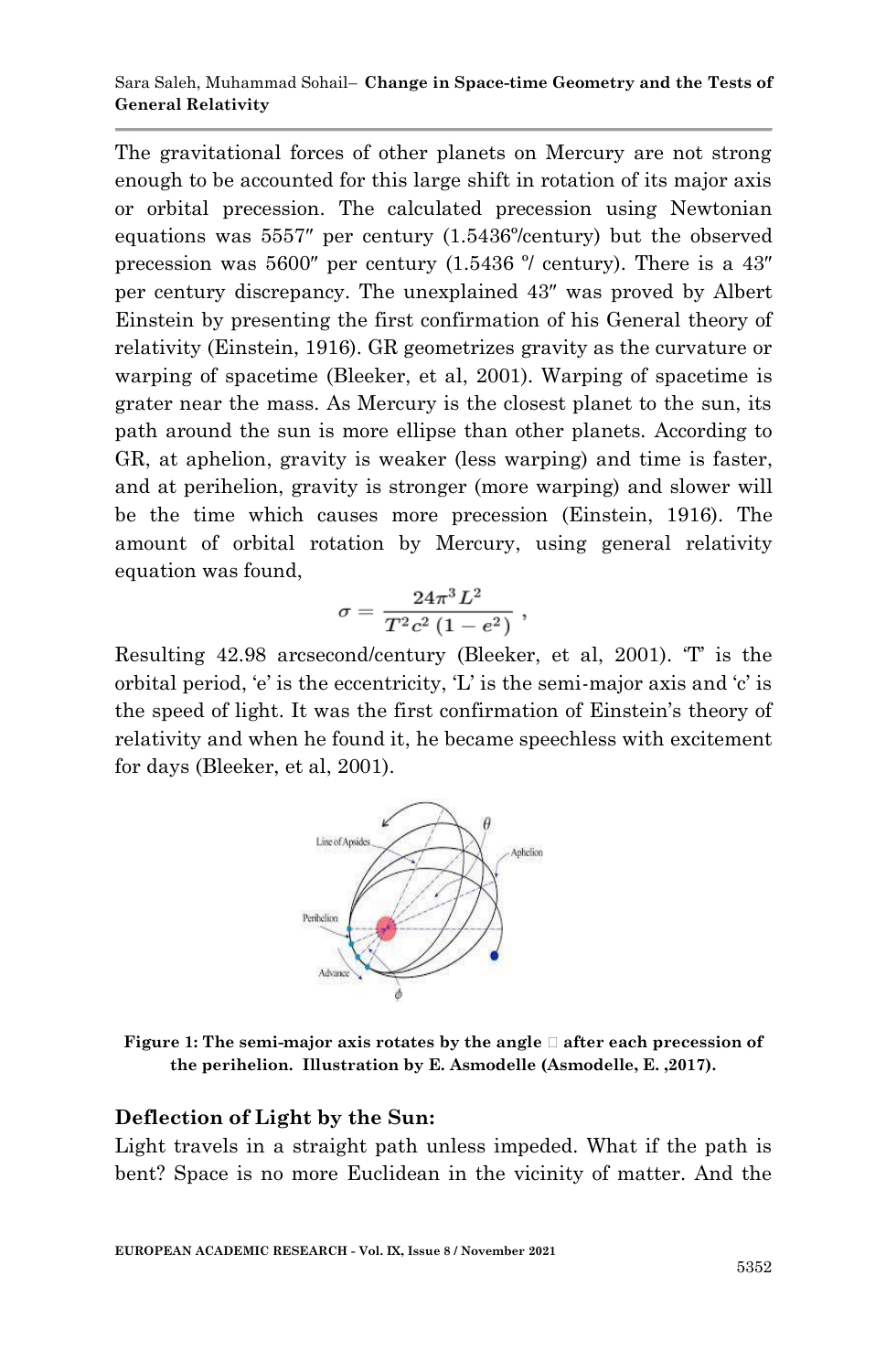effect is even more prominent in the presence of massive bodies, like celestial objects.



**Figure 2: Apparent change in position of the star, as light coming from the star is deflected due to gravity or curved space around the sun**

Einstein proposed that his theory could be tested if the deflection of star light by the sun was observed (Einstein, 1911b). He calculated the amount of deflection using the equation of deflection from GR.

$$
\delta = \frac{4GM}{R_0c^2}
$$

This resulted in  $\sim$ 1".75 arcseconds (Will, C.M., December 2014). The first experimental proof was witnessed in 1919 by Sir Frank Dyson and Arthur Eddington during a total solar eclipse on May 29 (Dyson, F., 1920). Eddington with collaborators had already measured the true position of constellation (Taurus) near the sun (Dyson, F., 1920). On 29th of May during total solar eclipse, they measured the apparent change in position of the stars. The displacements they calculated were like, 1".98  $\pm$  0".12 and 1".61  $\pm$  0".30, which found to be compatible with the predictions of GR (Dyson, F., 1920).

# **Gravitational Redshift of Light:**

There is a change in frequency of light as the distance between source and observer changes. This phenomenon is well explained as doppler redshift. In Astronomy, as the star moves towards observer, the wavelength of emitted electromagnetic wave compresses, star looks bluer, and as a star moves away from observer, the wavelength stretches, and star appears slightly redder. Mathematically this shift is calculated as,

$$
f_{\rm observed}{=}f_{\rm source}\sqrt{\frac{1-\beta}{1+\beta}}
$$

here,  $\beta = \frac{v}{\epsilon}$  $\frac{\nu}{c}$  which shows this redshift is the function of velocity.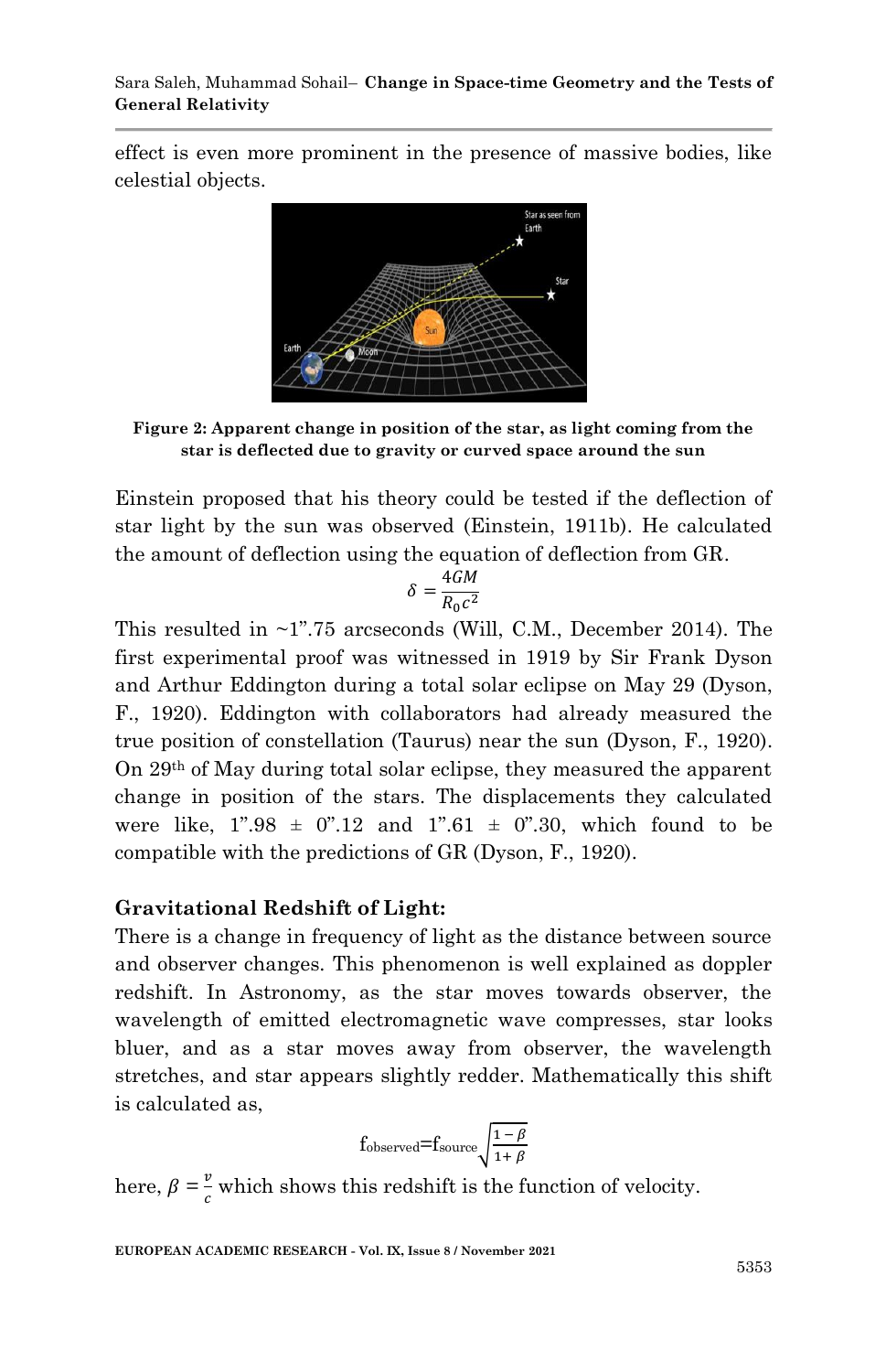In case of gravitational redshift, the shift in observed frequency is the function of position, 'r'.

$$
\text{f}\in\text{fsource}\sqrt{1-\frac{2GM}{c^2r}}
$$

GR predicts gravitational redshift in light coming out of a gravitational well. Emerging from a region of strong gravitational field—where space is more warped, electromagnetic wave experiences slowdown of time and lengthened wavelength (Hetherington, 1980), (Holberg, 2010), (Joyce, et al, 2018). The first experimental confirmation became possible by observing non-doppler redshift of Sirius B<sup>16</sup> by an American Astronomer Walter Sydney Adams in 1925, (Adams, 1925). The value measured was one fourth of the actual value. Later, the accurate redshift was measured,  $80.4\pm4.8$  km/s by Hubble Space Telescope (Holberg, 2010).

Beside astronomical experiment, Robert Pound, and his graduate student Rebka at Harvard university performed a groundbased experiment to prove gravitational redshift in 1959 (Pound and Rebka, 1959). The experiment was conducted in 22.5m high Jefferson tower.



**Figure 3: experiment performed in Jefferson laboratory, in the left Tower at Harvard University. Picture by Lubos Motl.** http://en.wikipedia.org/wiki/Image:JeffersonLeft.jpg

The idea was to measure change in wavelength of photon (gamma ray) emitted by an excited nucleus as a source at the bottom of the tower and absorbed by the nucleus as a detector at the top of the tower (Pound and Rebka, 1959), (Pound and Rebka, 1960). Since the recoil of nucleus would cause some loss of gamma ray energy by emitting and absorber nuclei to conserve momentum. However, in 1958, Rudolf Mossbauer discovered that the energy loss by gamma ray due to recoil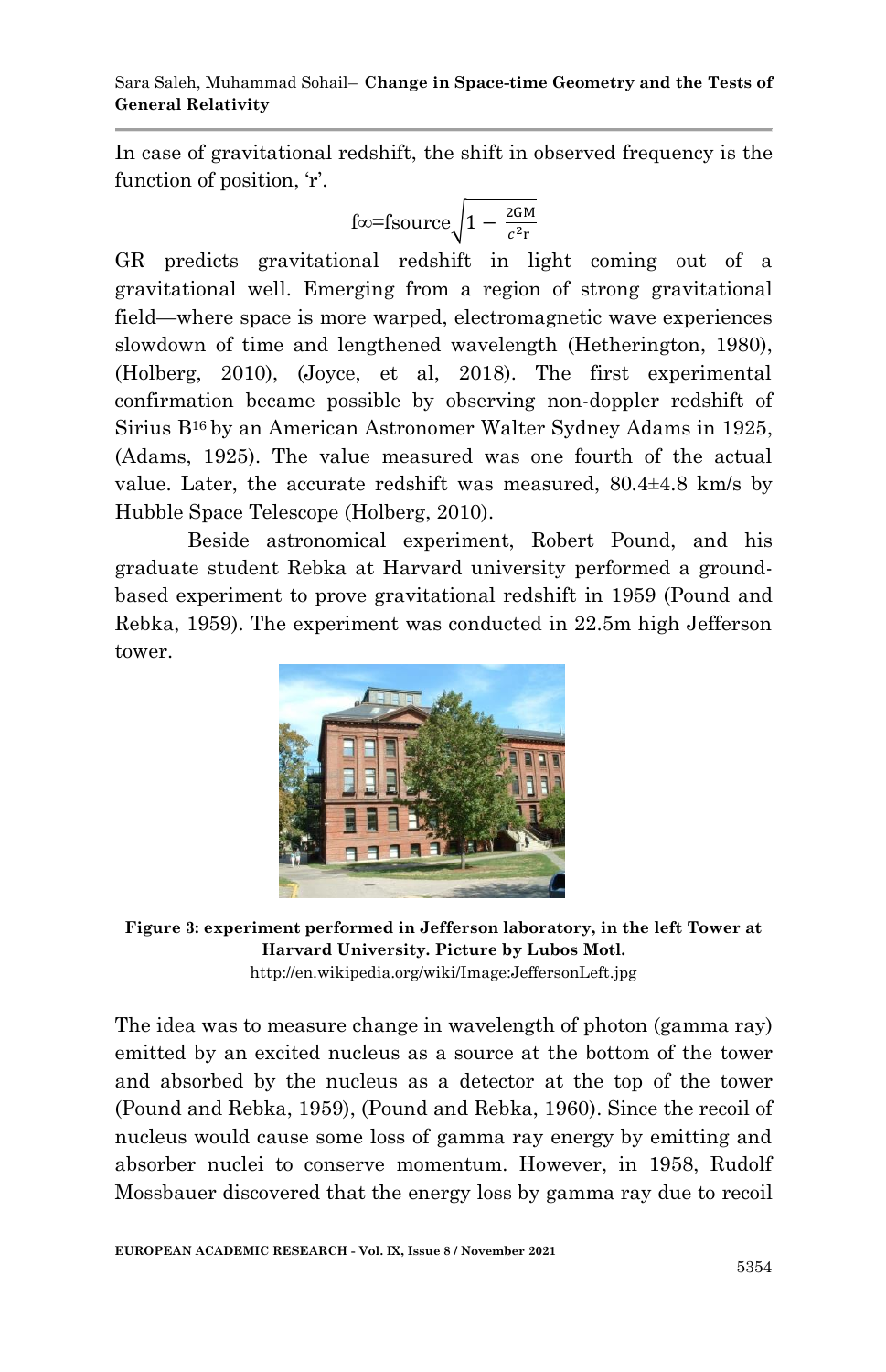of nuclei can be made negligible when the effect is taken up by the entire solid if the emitting and absorber atoms are embedded in lattice (Nave,2005). Applying Mossbauer effect, Pound and Rebka used Fe<sup>57</sup> and conducted the experiment. They measured redshift when gamma ray was detected at the top (weaker gravitational field) and blueshift when setup was reversed, and the radiation was detected at the bottom (stronger gravitational field).



**Figure 4: Illustration of Pound-Rebka experiment. a) shows wavelength is not absorbed in stationary detector. b) wavelength absorbed in moving detector (Asmodelle, E. ,2017).**

The figure shows, in section (a) when the detector is stationary, there is no absorption or detection of photon because the wavelength is redshifted due to change in strength of gravitational field (Asmodelle, E. ,2017). For change in frequency ν1, of gamma ray, in part (a),

$$
v_1 \approx (1 - gh/c^2)v_0 \tag{1}
$$

for blueshift frequency  $v_2$ ,

$$
v_2 = \frac{v_o}{1 - \frac{gh}{c^2}} \tag{2}
$$

by plugging v2 in equation 1,

$$
v_1 \approx (1 - \frac{gh}{c^2})v_2
$$
 =  $\left(1 - \frac{gh}{c^2}\right) \frac{v_0}{1 - \frac{gh}{c^2}} = v_0$ 

For the unchanged wavelength to be detected, the detector should be moving towards the source as shown in section (b). When detector moves towards or away from the source with a certain velocity, it creates Doppler effect of magnitude same as that of gravitational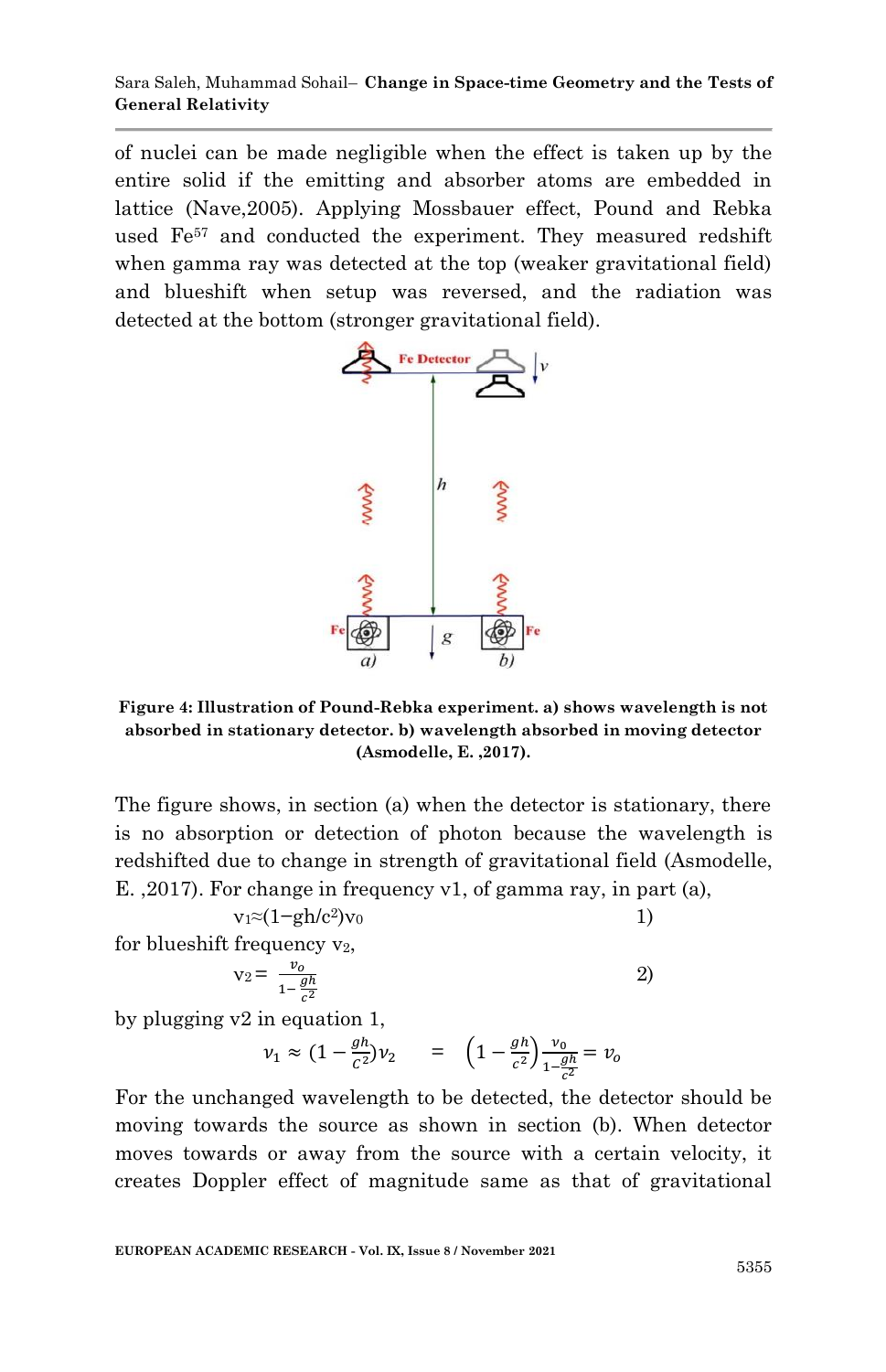redshift, but in opposite direction. Thus the effect is cancelled and the unchanged wavelength is detected.

V2 for doppler effect is given as,

$$
v_2 = \left(1 + \frac{v}{c}\right)v_0\tag{3}
$$

Putting this value in equation 1,

$$
\nu_1 \approx \left(1 - \frac{g_h}{C^2}\right) \left(1 + \frac{\nu}{\tau}\right) \nu_0
$$

To make  $v1 = v2$ .

$$
\left(1 - \frac{g_h}{C^2}\right)\left(1 + \frac{v}{\tau}\right) = 1
$$

By rearranging we get,

$$
V = \left[\frac{\frac{gh}{c^2}}{1 - \frac{gh}{c^2}}\right]c
$$

The velocity in pound and Rebka experiment turned out to be 0.7 mm/sec.

### **Shapiro time delay:**

Irwin Shapiro, an American Astrophysicist was first to predict gravitational time dilation in 1964. He proposed a test: hit the surface of Mercury and Venus with radio signal and measure the time delay in a round trip (Shapiro, 1964). He showed that when the Earth, Sun and Venus are aligned, the signal travelling from Earth to Venus and bouncing back would be subject to time delay of 200 microseconds (Shapiro, 1964). In 1966 and 1967, the first tests performed using MIT Haystack radar antenna, were successful. Due to gravitational potential well of sun in between Earth and Venus, it takes the signal longer to travel to Venus and return to Earth than in the absence of sun (Shapiro, et al).

From Schwarzschild solution, Shapiro derived the relation of time dilation for the system he considered for test.

$$
\Delta t \approx \frac{4GM}{c^3} \left( \ln \Biggl[ \frac{x_p + (x_p^2 + d^2)^{1/2}}{-x_e + (x_e^2 + d^2)^{1/2}} \Biggr] - \frac{1}{2} \left[ \frac{x_p}{(x_p^2 + d^2)^{1/2}} + \frac{x_e}{(x_e^2 + d^2)^{1/2}} \right] \right) + {\cal O} \left( \frac{G^2 M^2}{c^6} \right),
$$

Here 'd' is the closest approach to the radius of sun, ' $x_e$ ', Earth's orbital radius,  $x_p$ , radius of the orbit of reflecting planet.

To improve the results, in November 1976, a Viking spacecraft was set to operate at Mars and send a radio wave on Earth. When planet Mars went behind the sun, the wave was sent which travelled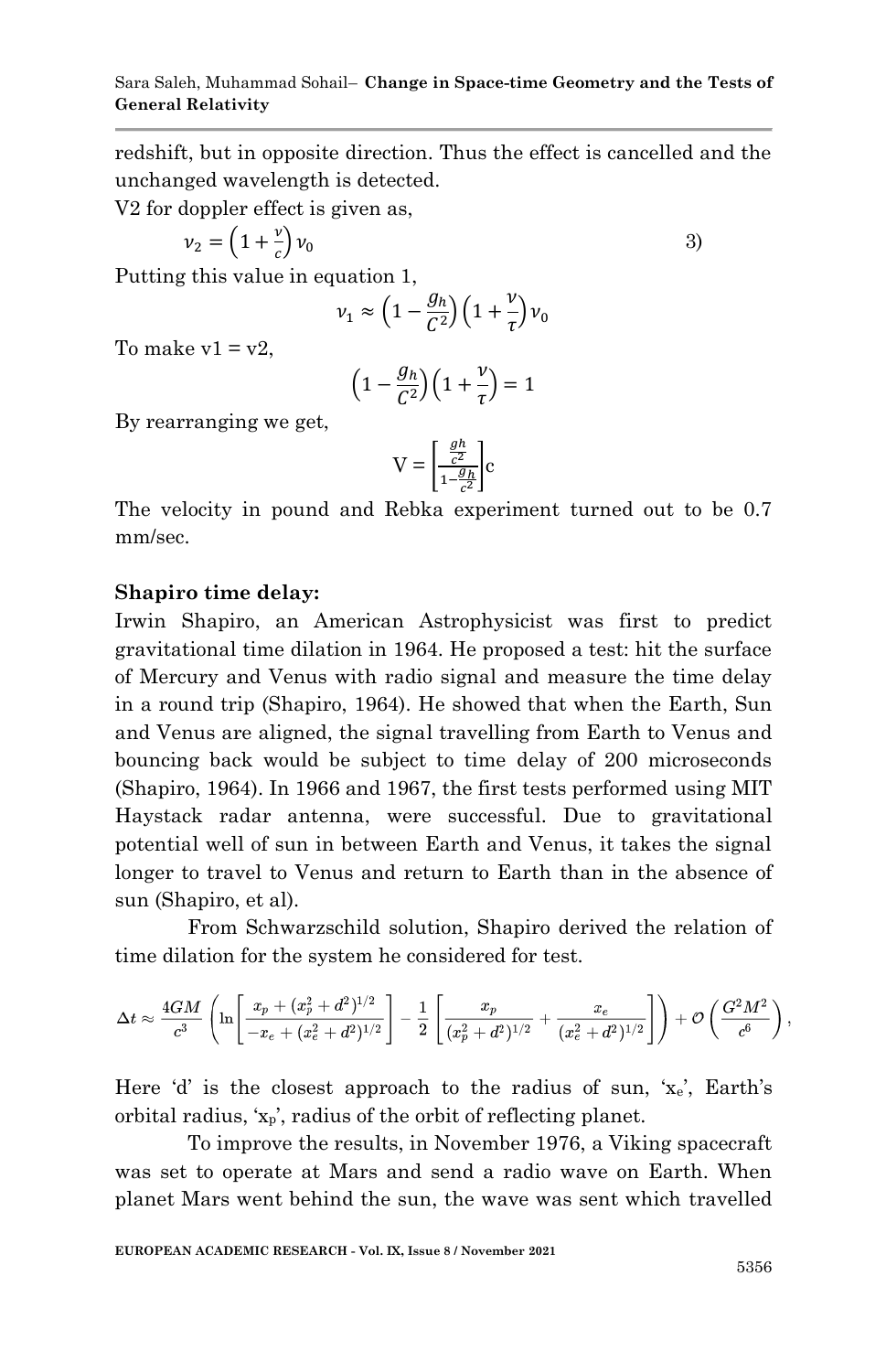very close to the sun. The time delay observed, confirmed GR within 0.1% (Rindler, 2006).



**Figure 5: Illustration of radio signal sent by Viking spacecraft from Mars to Earth**

https://courses.lumenlearning.com/astronomy/chapter/time-in-general-relativity/

#### **Gravitational waves:**

Gravity is the distortion in the spacetime geometry in the presence of mass, and the distortion becomes immense in case of a massive astronomical mass which if spiral with very high speed in the fabric of spacetime, the distortion will emanate in the form of prominent waves, called gravitational waves (Einstein, 1916), (Einstein, 1918). GWs were introduced by Henri Poincare, later, predicted by Einstein in 1916 as consequence of GR (Einstein, 1916), (Einstein, 1918). Gravitational waves radiate energy as the electromagnetic waves in the fabric of spacetime and travel at the speed of light (Einstein and Rosen, 1937).

GWs are radiated by spherically asymmetric accelerating or rotating masses like binaries, the system of two bodies orbiting each other, and the waves emitted carry energy away from the source (peters and Mathews, 1963), (Peters, 1964). Spherically symmetric motion do not radiate gravitational waves, like spinning neutron stars, having perfectly spherical shape due to high density and very strong gravitational field. Sometimes, because of the deformities or bumps above the surface which extend about 4 inches, spinning becomes spherically asymmetric that provides quadruple moment to star, it will radiate GWs until bumps are smoothed out.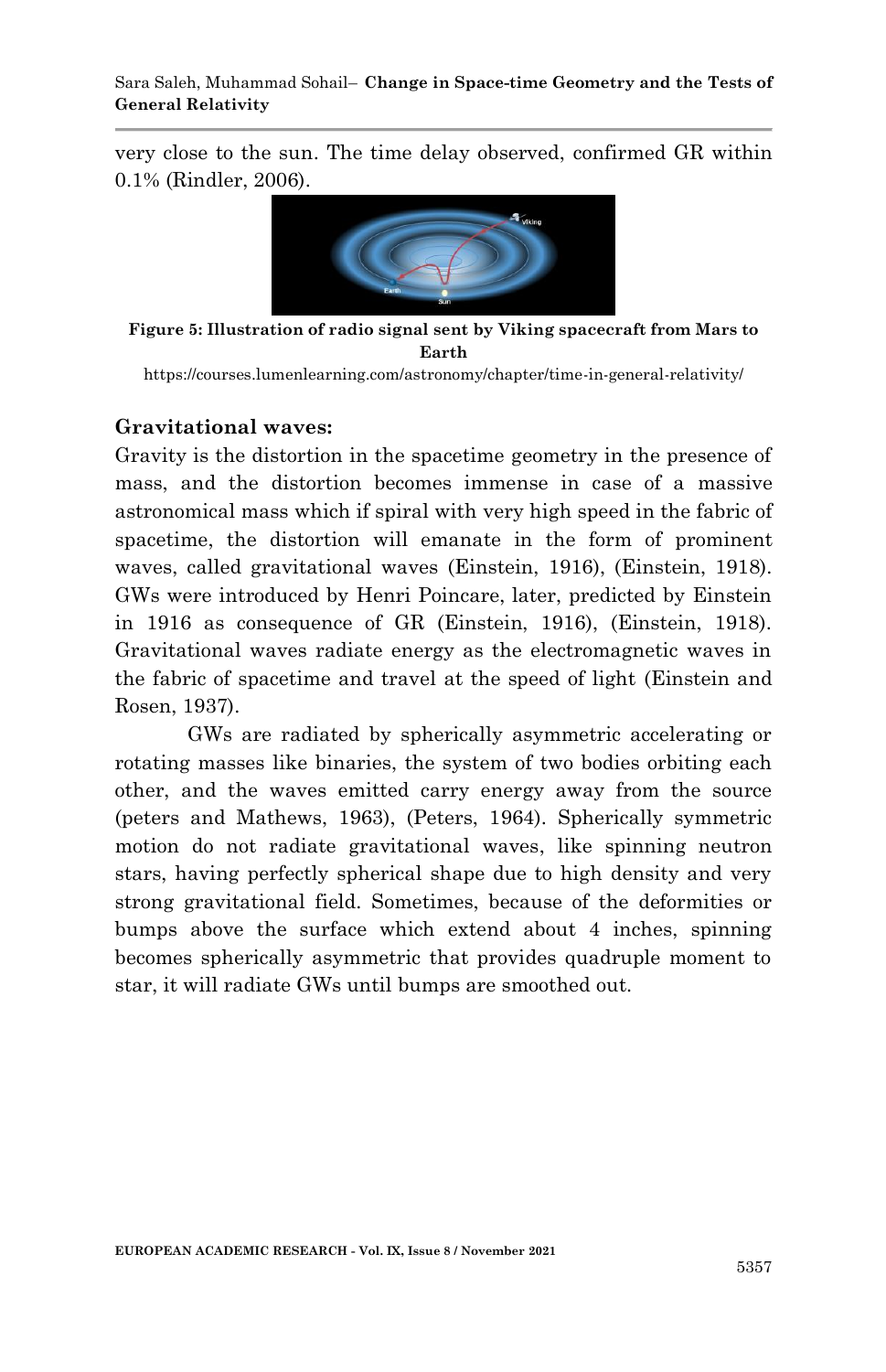

**Figure 5: Illustration of a binary system of two white dwarf stars, orbiting each other and losing energy in the form of radiating GWs waves.** Image credit: NASA/Tod Strohmayer (GSFC)/Dana Berry (Chandra X-Ray Observatory

GWs were first confirmed on 14th of September 2015, it was the first ever direct observation of gravitational waves by Laser Interferometer Gravitational Wave Observatory (LIGO) and Virgo detectors (Abbott, et al, 2016), (Castelvecchi, et al 2016). Direct detection of GWs is another significant verification of general relativity by verifying its predictions. The signal, GW150914, detected because of merging of two blackholes of approximately 36 and 29 solar masses of a binary system about 1.3 billion light years away. These ripples travelling from such huge distance are extremely weak to detect here on ground, as also doubted by Albert Einstein (Pais and Abraham, 1982). The cylindrical wave when hit LIGO, changed the length the of a 4km long arm of detector by thousandth of a size of proton (Naeye, 2016).

LIGO is designed to split a laser beam into to two halves that travel into the perpendicular arms of the detector and reflected by suspended mirrors placed at the ends of the arms (Abbott, et al, 2016). At the recombination of reflected beams, there is no detection by the photodetector because the beams are 180º out of phase in the absence of a GW. In the presence of a cylindrical gravitational ripple, the space is stretched and squeezed and hence lengthen one arm and shorten the other in one half cycle and reverse happens in others half cycle (Abbott, et al, 2016). Ligo is extremely sensitive that can detect a change in distance of 10^-19m (Abbott, et al, 2016).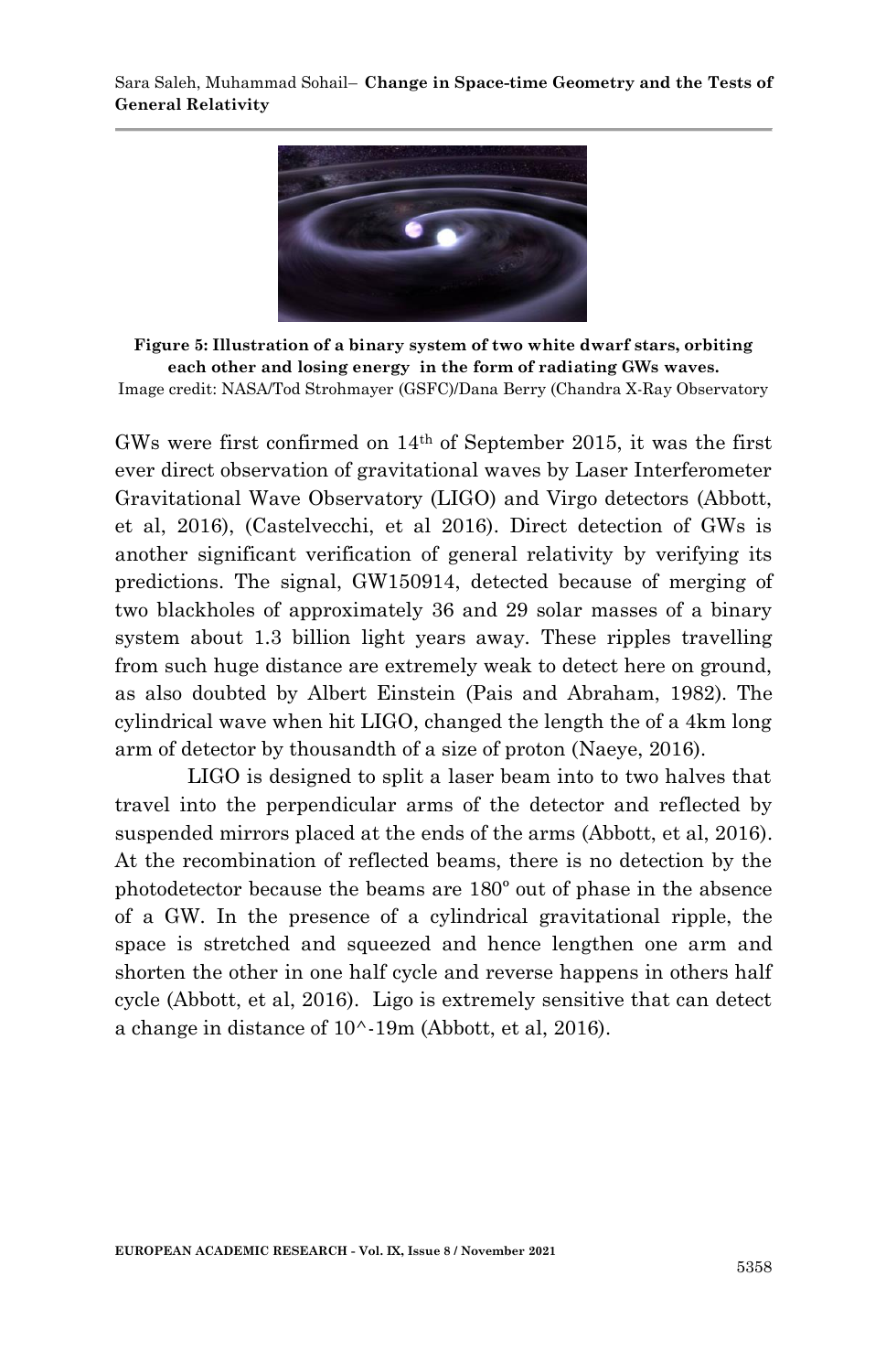Sara Saleh, Muhammad Sohail– **Change in Space-time Geometry and the Tests of General Relativity**



**Figure 6: Simplified diagram of LIGO. (a) represents the two detectors, LIGO located at Hanford (H1) and LIGO at Livingston (L1), separated by the distance of 3000km.**

https://www.ligo.caltech.edu/

#### **Direct Observation of a Blackhole:**

On April 10, 2019, the first ever image of a blackhole, captured by event horizon telescope [EHT], was made public (Doeleman, 2019). EHT have been observing the center of M87 galaxy since 2017. Capturing the evidence of existence of a blackhole in an image is one of the greatest breakthroughs in the history of Astrophysics.



**Figure 7: The first image of a blackhole captured by EHT. A bright ring surrounding the dark center confirms the predictions of GR.** https://www.eso.org/public/images/eso1907a/

The existence of blackhole have been assumed by the predictions of general relativity. The solution of Einstein's field equations presented by Karl Schwarzschild, provides the Schwarzschild radius which define the event horizon of a blackhole (Kutner and Marc, 2003), (Schwarzschild, 1916).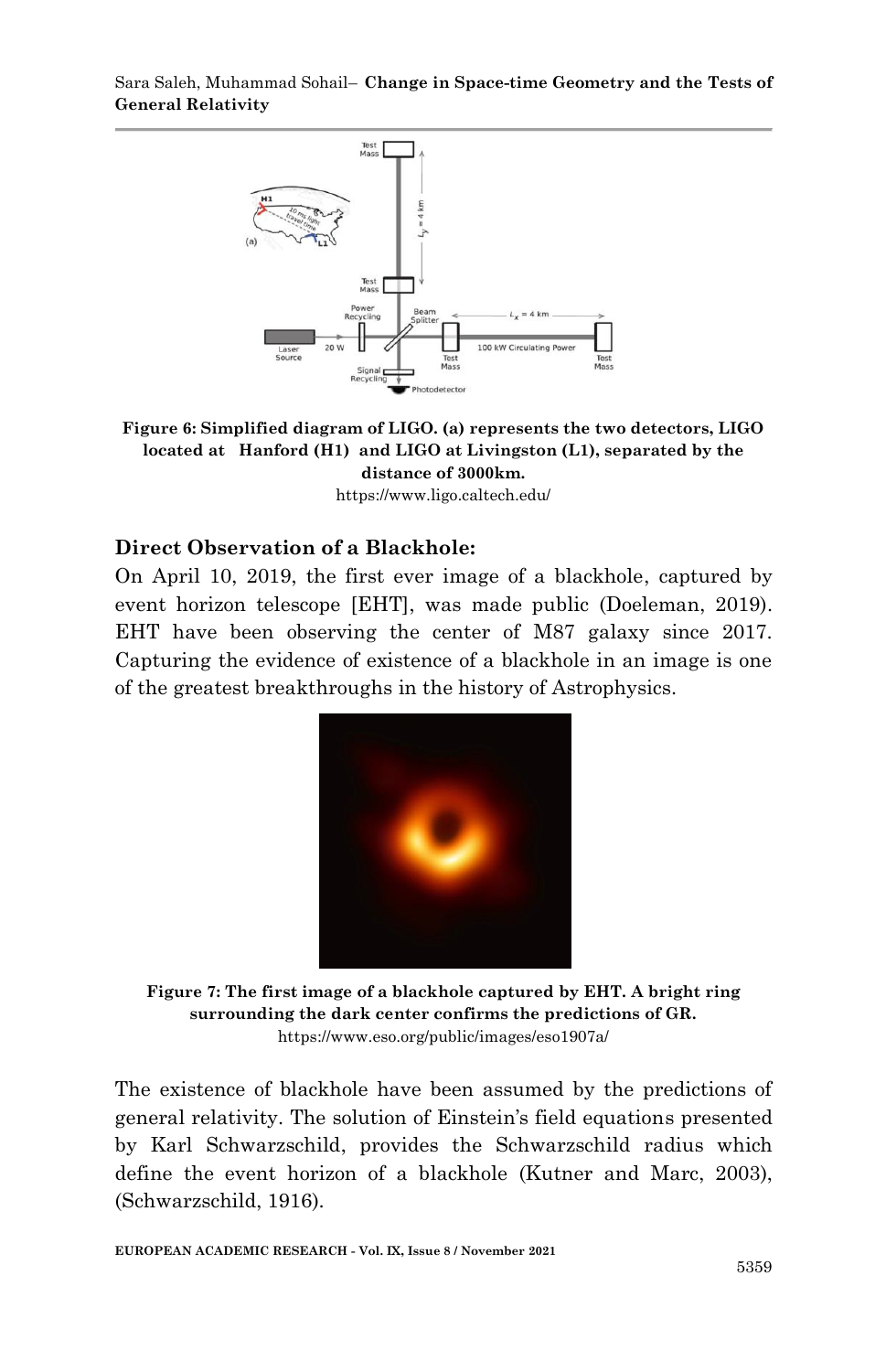$$
r_s = \frac{2GM}{c^2},
$$

According to GR if mass is contained in a spherical volume of a Schwarzschild radius, the gravity will be immensely strong and so will be warping of space, eventually, lead all the paths of sphere to the center (Schwarzschild, 1916). Since blackholes emit only thermal radiation, it is not possible to detect it from Earth (Hawking, 1976). However, they can be identified by observing accretion discs, the well trapped gas and dust particles circling blackhole due to its strong gravitational pull (Clery, 2020). The collision of these particles when reach the event horizon, release high-energy radiation which can be detected.

Accretion discs are formed by highly dense astronomical bodies. To distinguish blackholes, the properties of radiations are studied which provide information how quickly the particles are moving around that object and thus by putting limit on its mass and size, can disclose is characteristics. Like, for its mass, if the size is less than Schwarzschild radius then it's a blackhole.

# **CONCLUSION**

20th century changed the profile of gravity which had been treated as a force in Newtonian Physics. With the development of general theory of relativity by Albert Einstein, the perception about gravity evolved that gravity is an effect of distortion in spacetime geometry. Not just gravitational effect but this groundbreaking theory provides a new perspective of nature of space, the way its geometry changes in the presence of mass or energy. With this intuition about the laws of nature, GR explains the phenomena which are unexplained by Newtonian laws. General relativity has been verified by numerous tests with its testable predictions.

Mercury's mysterious 43 arcsecond orbital precession is calculated by mathematical relations developed from GR based on the concept that times slows down at perihelion, subject to more warping of spacetime and at aphelion, time runs fast because of less warping of spacetime. The orbit of Mercury precesses by 43 arcsecond consequently.

**EUROPEAN ACADEMIC RESEARCH - Vol. IX, Issue 8 / November 2021** Einstein proposed that his theory could be tested if the deflection of star light by the sun was observed. The first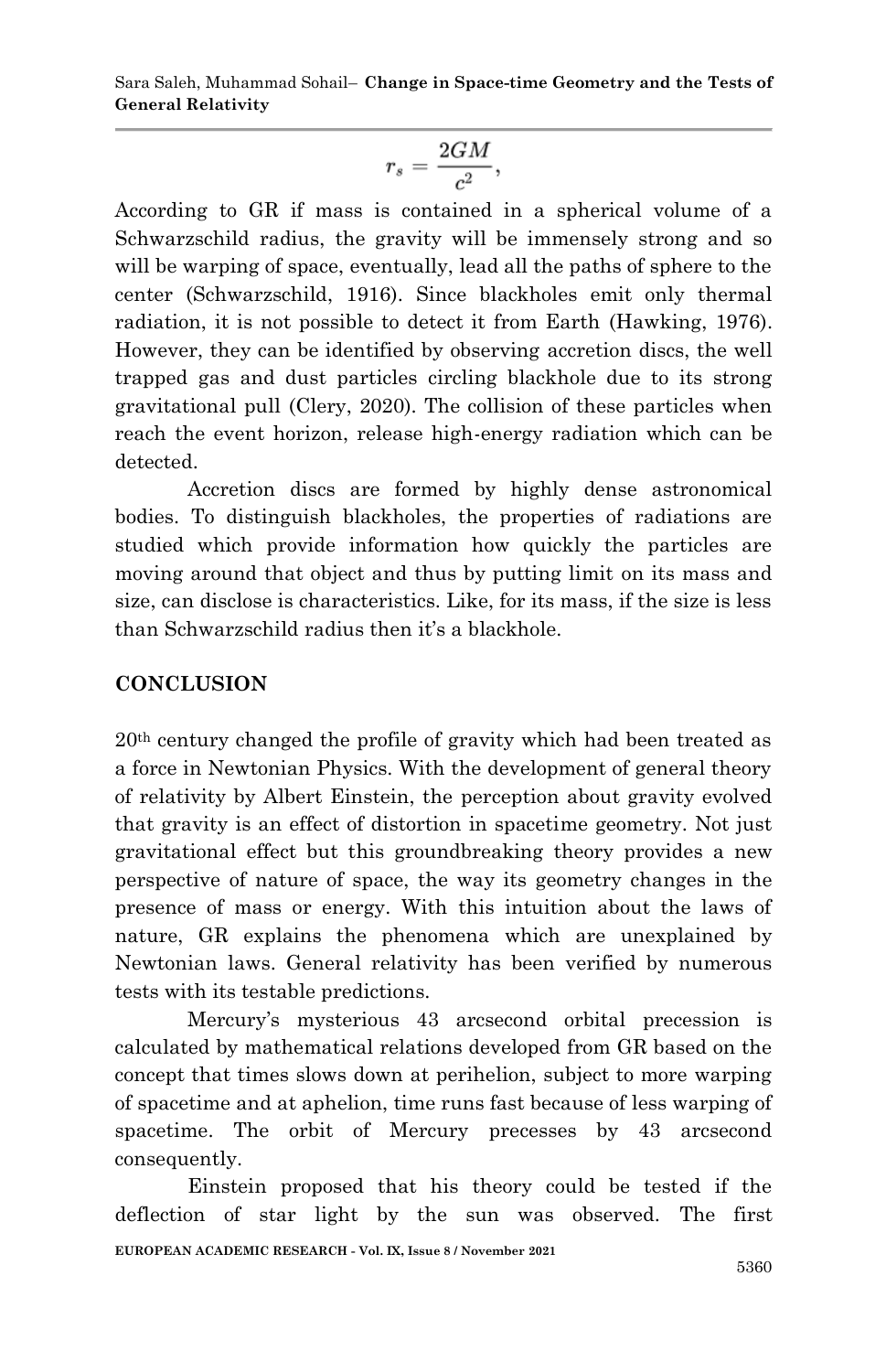experimental proof was witnessed in 1919 by Sir Frank Dyson and Arthur Eddington during a total solar eclipse on May 29. They observed change in position of star located behind the sun because of the deflection of star light passing through curved space around the sun.

GR predicts gravitational redshift that light emerging out of a gravitational potential well experiences shift in wavelength. The first experimental confirmation became possible by observing non-doppler redshift of Sirius B<sup>16</sup> by an American Astronomer Walter Sydney Adams in 1925. Gravitational redshift was also tested in lab by Pound and Rebka. They measured change in wavelength of photon (gamma ray) emitted by an excited nucleus as a source at the bottom of the tower and absorbed by the nucleus of similar element as a detector at the top of the tower.

A region of strong gravitational potential causes time delay for an electromagnetic wave passing through it. It was first proposed by Irwin Shapiro and therefore dubbed as Shapiro time delay. The radio signal sent to Venus and travelled back to Earth, took longer time in the presence of Sun.

Spherically asymmetric accelerating or rotating astronomical bodies generate ripples in the fabric of spacetime that carry energy away from the source. These gravitational waves were detected by LIGO and Virgo detectors in September 2015 from an event of merging of two blackholes about 1.3 billion light years away.

And the direct observation of a blackhole has confirmed existence of event horizon, the boundary of blackhole, as predicted by GR.

### **REFERENCES**

[1] Winter Jr, F. David. "Einstein: His Life and Universe." In Baylor University Medical Center Proceedings, vol. 20, no. 4, pp. 431-432. Taylor & Francis, 2007.

[2] Miller, David J. "A constructive approach to the special theory of relativity." American Journal of Physics 78, no. 6 (2010): 633-638.

[3] Goldstein, Herbert (1980). "Chapter 7: Special Relativity in Classical Mechanics". Classical Mechanics (2nd ed.).

[4] "Science and Common Sense", P. W. Bridgman, The Scientific Monthly, Vol. 79, No. 1 (Jul. 1954), pp. 32–39.

[5] Lanczos, Cornelius (1970). "Chapter IX: Relativistic Mechanics". The Variational Principles of Mechanics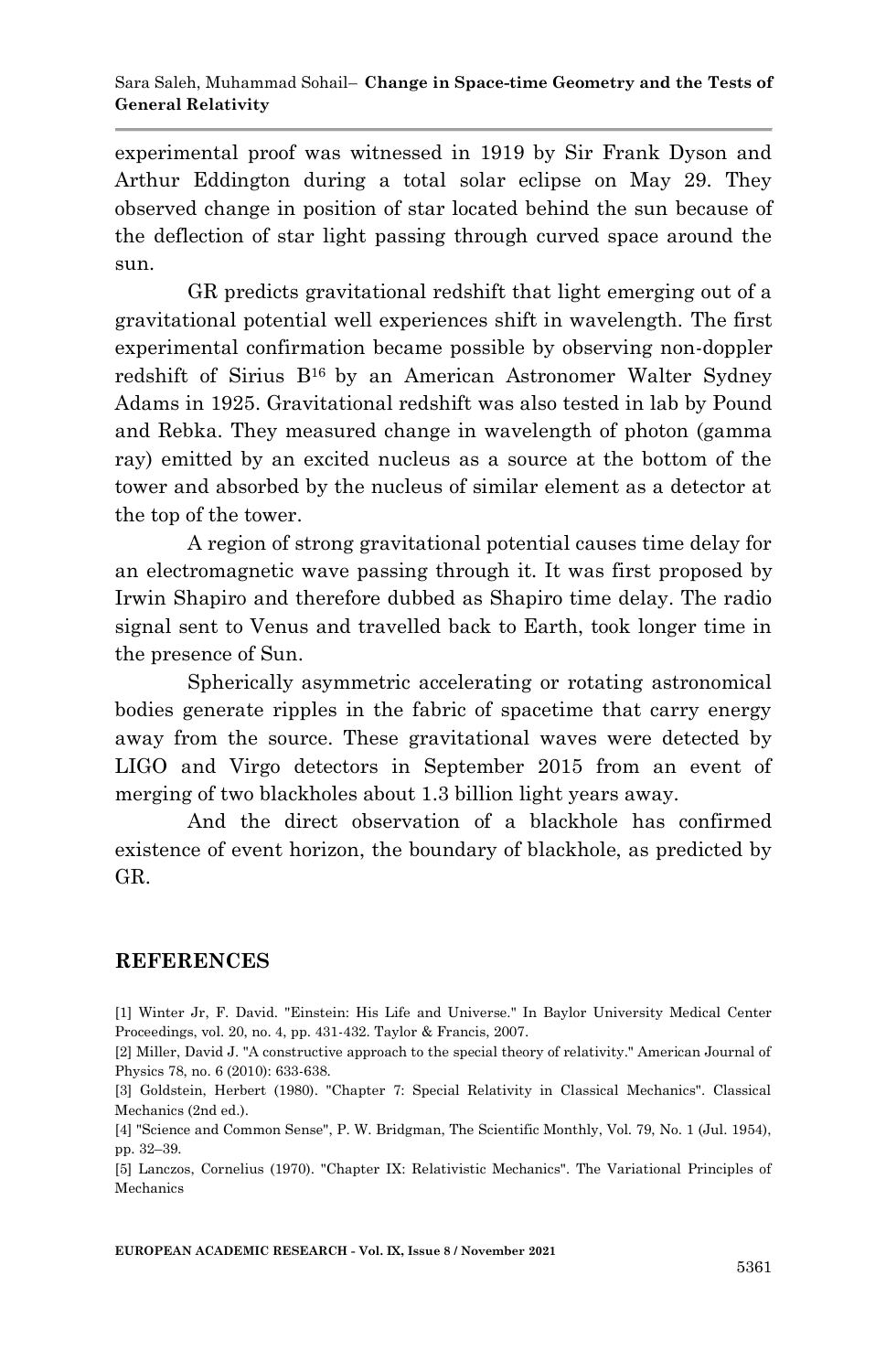#### Sara Saleh, Muhammad Sohail– **Change in Space-time Geometry and the Tests of General Relativity**

[6] Cohen, I. B., Whitman, A., & Budenz, J. (1999). The Principia: Mathematical Principles of Natural Philosophy (1st ed.). University of California Press. http://www.jstor.org/stable/10.1525/j.ctt9qh28z

[7] Lee, Jennifer Lauren (November 16, 2016). "Big G Redux: Solving the Mystery of a Perplexing Result"

[8] Fritz Rohrlich (25 August 1989). From Paradox to Reality: Our Basic Concepts of the Physical World

[9] Klaus Mainzer (2 December 2013). Symmetries of Nature: A Handbook for Philosophy of Nature and Science

[10] A. pe'er (feb17,2014) Einstein's Field Equation

[11] Grøn, Øyvind, and Sigbjørn Hervik. "Homogeneous and Isotropic Universe Models." Einstein's General Theory of Relativity: With Modern Applications in Cosmology (2007): 267-303.

[12] Einstein, Albert. "The foundations of the general relativity." The collected papers of Albert Einstein 6 (1916): 153.

[13] Russell, J. L. (1964). Kepler's laws of planetary motion: 1609–1666. The British journal for the history of science,  $2(1)$ , 1-24.

[14] Le Verrier, Urbain. "Lettre de M. Le Verrier à M. Faye sur la théorie de Mercure et sur le mouvement du périhélie de cette planète." Comptes rendus hebdomadaires des séances de l'Académie des sciences 49 (1859): 379-383.

[15] Bleeker, Johan AM, Johannes Geiss, and Martin CE Huber. "The century of space science." In The Century of Space Science, pp. 3-22. Springer, Dordrecht, 2001.

[16] Asmodelle, E. (2017). Tests of General Relativity: A Review. arXiv preprint arXiv:1705.04397.

[17] Einstein, A. "Translated from "Über den Enfluss der Schwerkraft auf de Ausbrevtung des Lnchtes," Annalen der Physik, 35." (1911).

[18] Will, Clifford M. "The confrontation between general relativity and experiment." Living reviews in relativity 17, no. 1 (2014): 1-117.

[19] Dyson, F. W.; Eddington, A. S.; Davidson C. (1920). "A determination of the deflection of light by the Sun's gravitational field, from observations made at the total eclipse of 29 May 1919". Philosophical Transactions of the Royal Society. 220A (571–581): 291–333.

[20] Paolozzi, Antonio, Claudio Paris, Giampiero Sindoni, and A. Tartaglia. "The LARES Mission: An Opportunity to Teach General Relativity-Frame Dragging and Lense-Thirring Effect." In International Conference on Computer Supported Education, vol. 2, pp. 343-348. SCITEPRESS, 2015.

[21] Hetherington, Norriss S. "Sirius B and the gravitational redshift-an historical review." Quarterly Journal of the Royal Astronomical Society 21 (1980): 246-252.

[22] Holberg, Jay B. "Sirius B and the Measurement of the Gravitational Redshift." Journal for the History of Astronomy 41, no. 1 (2010): 41-64.

[23] Joyce, Simon RG, Martin A. Barstow, Jay B. Holberg, Howard E. Bond, Sarah L. Casewell, and Matthew R. Burleigh. "The gravitational redshift of Sirius B." Monthly Notices of the Royal Astronomical Society 481, no. 2 (2018): 2361-2370.

[24] Adams, Walter S. "The relativity displacement of the spectral lines in the companion of Sirius." Proceedings of the National Academy of Sciences of the United States of America 11, no. 7 (1925): 382.

[25] Pound, Robert V., and Glen A. Rebka Jr. "Gravitational red-shift in nuclear resonance." Physical Review Letters 3, no. 9 (1959): 439.

[26] Nave, Carl Rod. "Hyperphysics, Georgia State University." Systems of Color Measurement, Available online at: http://hyperphysics. phy-astr. gsu. edu/hbase/vision/ciecon. html (2012).

[27] Pound, Robert V., and Glen A. Rebka Jr. "Apparent weight of photons." Physical Review Letters 4, no. 7 (1960): 337.

[28] Shapiro, Irwin I. "Fourth test of general relativity." Physical Review Letters 13, no. 26 (1964): 789.

[29] Rindler, Wolfgang. "Relativity: special, general, and cosmological." (2003): 1085-1086.

[30] Einstein, A. "Näherungsweise Integration der Feldgleichungen der Gravitation, 22 Jun 1916." (1916).